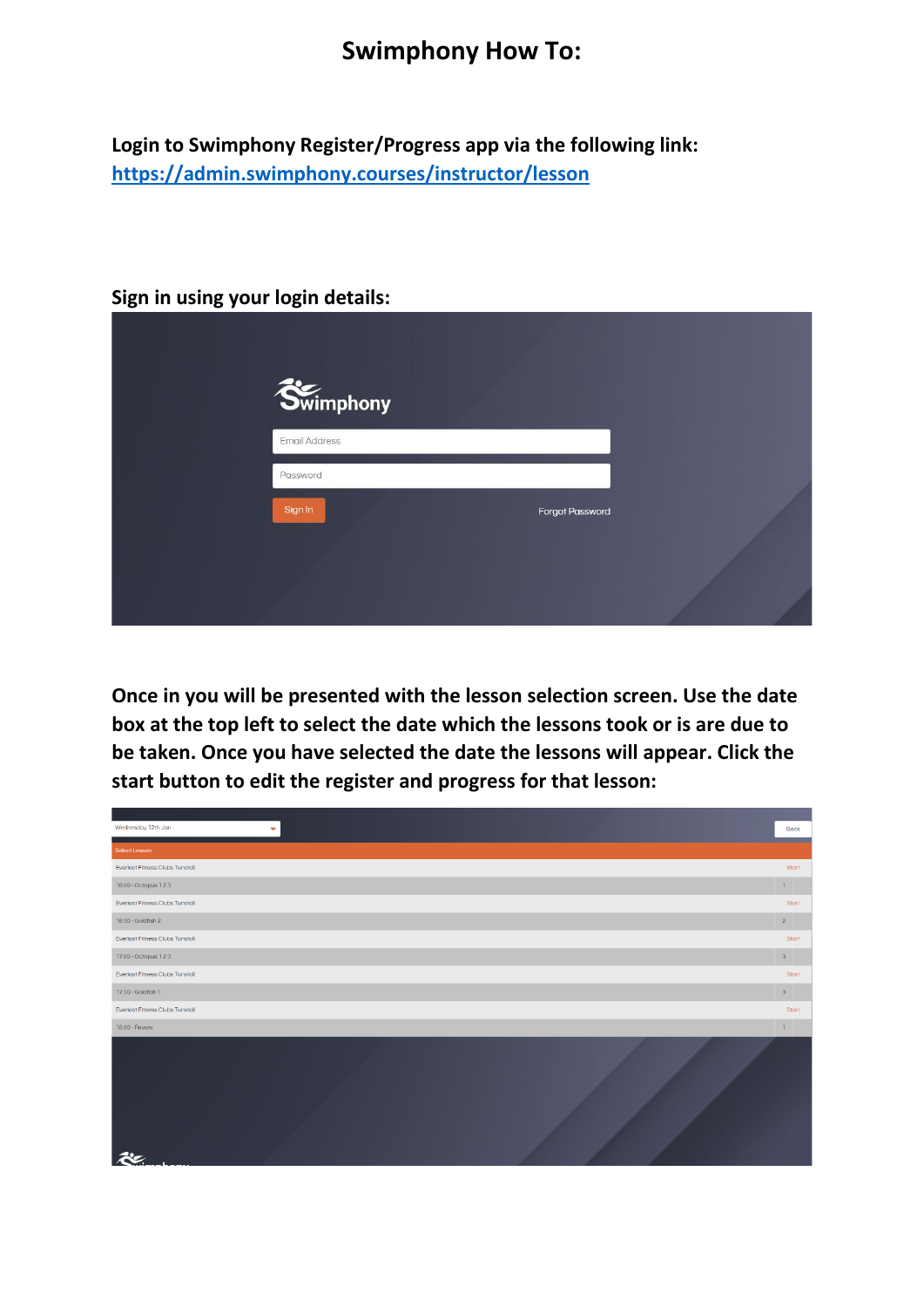**After selecting the lesson you wish to edit you will be presented with the progress screen. There will be 3 tabs in the top left corner. These are for selecting the Swimmer, Award and the register.**

**Click the register and ensure all swimmer who attended have a green mark to the right and click back when complete. This will ensure only the swimmer that attended your session will show up in the name tab.**



## **Complete the progress report as shown below:**

| Octopus 3<br>÷<br> 三1/1                                                          |      |      | $\overline{\mathbf{a}}$           |
|----------------------------------------------------------------------------------|------|------|-----------------------------------|
|                                                                                  |      |      |                                   |
| Select Participant                                                               |      |      | Fair Good Pass<br>NP <sup>0</sup> |
| Noah Richardson                                                                  | ۰    |      |                                   |
|                                                                                  |      |      |                                   |
| Answer 2 Water Safety Questions                                                  |      |      |                                   |
|                                                                                  |      |      | Pass                              |
| Enter The Water With A Step Or Jump Entry, Turn Around And Swim Back To Poolside |      |      |                                   |
|                                                                                  |      |      | Pass                              |
| Push And Glide Into Either Front Crawl Or Breaststroke For 5 Metres              |      |      |                                   |
|                                                                                  |      |      | Pass                              |
| Push And Glide Into Back Crawl, And Swim For 5 Metres                            |      |      |                                   |
|                                                                                  |      |      | Pass                              |
| Perform A Star Float On The Front Or Back, And Hold For 3 Seconds                |      |      |                                   |
|                                                                                  |      |      | Pass                              |
| Perform Dolphin Leg Kick On The Front Or Back For 2 Metres                       |      |      |                                   |
|                                                                                  |      | Good | Pass                              |
| Scull Head First, Using A Woggle                                                 |      |      |                                   |
|                                                                                  | Fair | Good | Pass                              |

**To change award, select the tab at the top left which shows the current award (Octopus3 etc) this will create a drop down menu.** 

| Octopus Distance<br>$\overline{\mathbf{v}}$ | $i \equiv 1/1$ |      | 2                                |
|---------------------------------------------|----------------|------|----------------------------------|
| <b>Select Award</b>                         |                |      |                                  |
| Octopus 1                                   |                |      | $NP$ <sup>0</sup> Fair Good Pass |
| Octopus 2                                   | $\mathbf{v}$   |      |                                  |
| Octopus 3                                   |                |      |                                  |
| ı<br><b>Octopus Distance</b>                |                |      |                                  |
|                                             |                | Good | Pass                             |
|                                             |                |      | End Lesson                       |